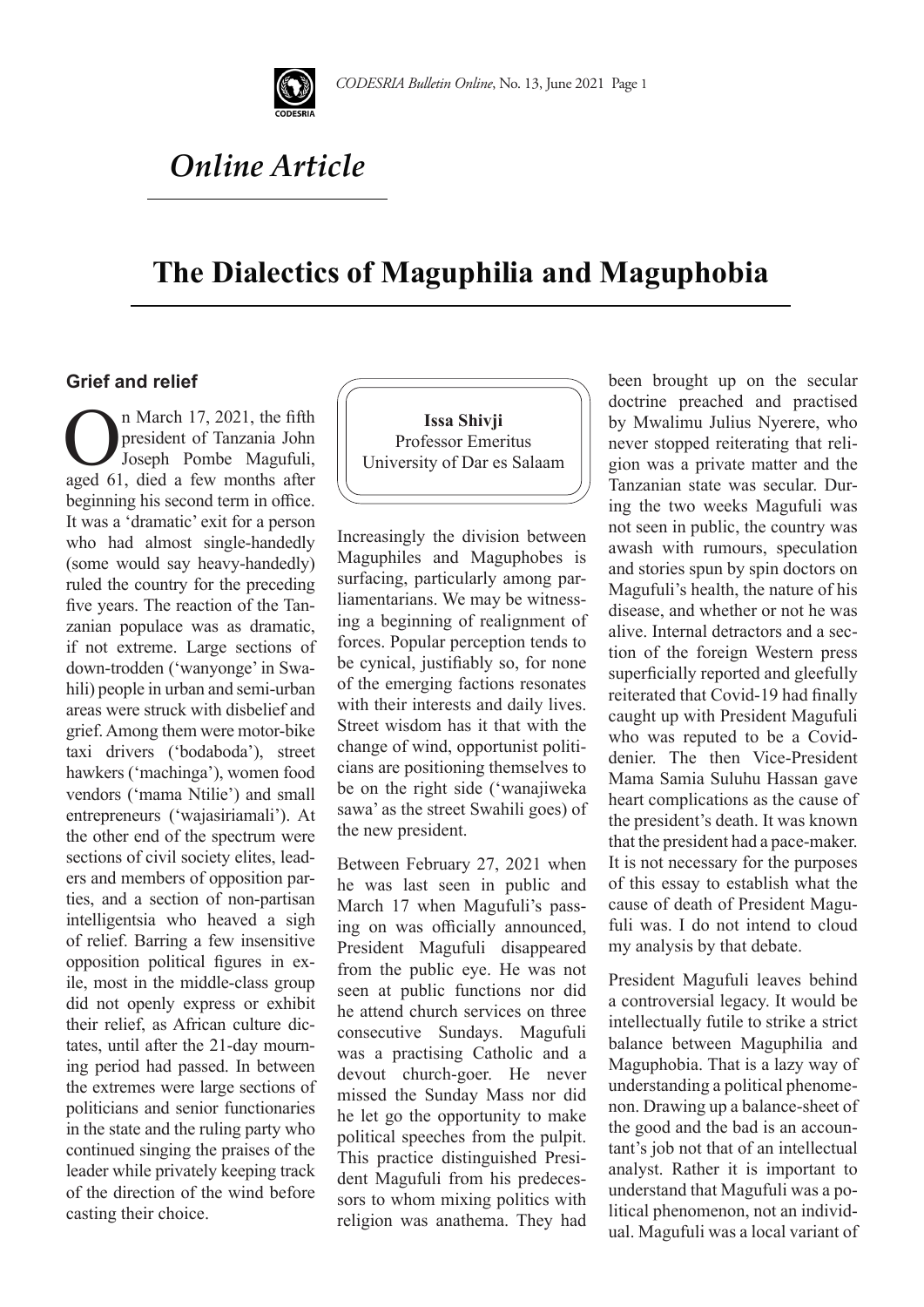populist political leaders who have emerged recently in a number of countries of the South. Brazil and India are obvious examples. Conditions were ripe for the emergence of demagogic politicians, partly as a backlash to neo-liberalism which wreaked havoc with the social fabric of the countries in the periphery and partly because of the resulting polarisation, inequalities and impoverishment of the working people and middle classes. Disarmed, disillusioned and stripped of all hope, masses yearned for a messiah. Populists presented themselves as such deliverers. The masses in Tanzania found themselves in this state when Magufuli appeared.

Populist rhetoric varies from country to country but invariably it feeds on heightening racial, religious and gender differences and exploits popular prejudices. The Magufuli phenomenon was not a *deus ex machina*. To understand it we must locate it in the history and politics of the country and come up with a correct characterisation. I characterise the Magufuli phenomenon as messianic Bonapartism. Before we dwell further on this, let me say a couple of things about Bonapartism as a political phenomenon.

### **Bonapartism**

When classes are weak or have been disarmed ideologically and organisationally over a generation, politics suffer from Bonapartist effects. Bonapartism can take different forms depending on the concrete situation. Quickly, we may identify the two most relevant to us – militarist and messianic. Tanzania has been saved of the former for reasons which will become clear in the course of this essay. In the late president we witnessed the latter.

Bonapartism is characterised by the unexpected rise of an individual

who stands above classes and social struggles. Indeed he even appears to rise above the state. The famous phrase attributed to Louis XIV 'l'etat, c'est moi', 'I'm the state' sums it all. Bonapartism has arisen in historical situations where the struggling classes have either exhausted themselves and there is an apparent vacuum in the body politic or the rein of the previous ruler has been so laissez faire that 'law and order' has broken down. The Bonaparte legitimises his crassly high-handed actions to return the country to order and to rein in fighting factions in which everyone is for themselves and the devil takes the hindmost. Liberal institutions of 'bourgeois' democracy such as parliament and judiciary are either set aside (a fascist option) or emaciated of their content (neo-fascist authoritarianism). They exist in name only, but go through the rituals of elections, law-making and 'judicial decision' making, which means little in practice.

Unlike much of the rest of Africa, Tanzania can justifiably boast of a relatively stable and peaceful polity as well as smooth succession from one administration to another. Julius Nyerere, the founding president, ruled for nearly quarter of a century followed by three presidents, each one of whom was in power for ten years, that is, two terms of five years, the term limit prescribed by the Constitution of the United Republic of Tanzania, 1977. President Magufuli had just entered his second term after the general election of October 2020 when he met his death.

#### **The political antecedents**

The driving force during Mwalimu Nyerere's reign was the ideology of nation-building and development. Nation-building called for national unity. Nyerere was preoccupied

by national unity and as a result he reigned in centrifugal forces. At the time of independence there were three identifiable centres of power: the army, trade unions and the state. The army mutiny of 1964 and the alleged attempt by some trade unionists to make common cause with the mutineers drew home the point that all was not well and Nyerere's national project was tottering. The mutiny became the occasion to dismantle the colonial army, ban independent trade unions and abolish the multiparty system. Opposition parties then were miniscule without much support but they had the potential to derail the national project, as Nyerere saw it. Tanzania was the first country in this part of Africa to rebuild the army from scratch with soldiers recruited mainly from the ruling party's youth wing.

In 1965 a new one-party constitution providing for a highly centralised executive presidency was passed. From then on, the polity was informed by the centralising tendency, power being concentrated in the state and the party. In 1968, an independent religious organisation of Muslims, the East African Muslim Welfare Society, was banned for fear that it could become an organisational home for disgruntled Muslim politicians. The 1967 Arusha Declaration enshrining the policies of socialism and self-reliance saw the nationalisation of the commanding heights of the economy. That lay the basis for the rise of parastatals with their own spawning bureaucracy. Over a period of next ten years, relatively independent co-operatives were abolished and replaced by crop authorities. Independent student, youth, and women's organisations were all brought under the wing of the party. Thus the proto-ruling class which could be described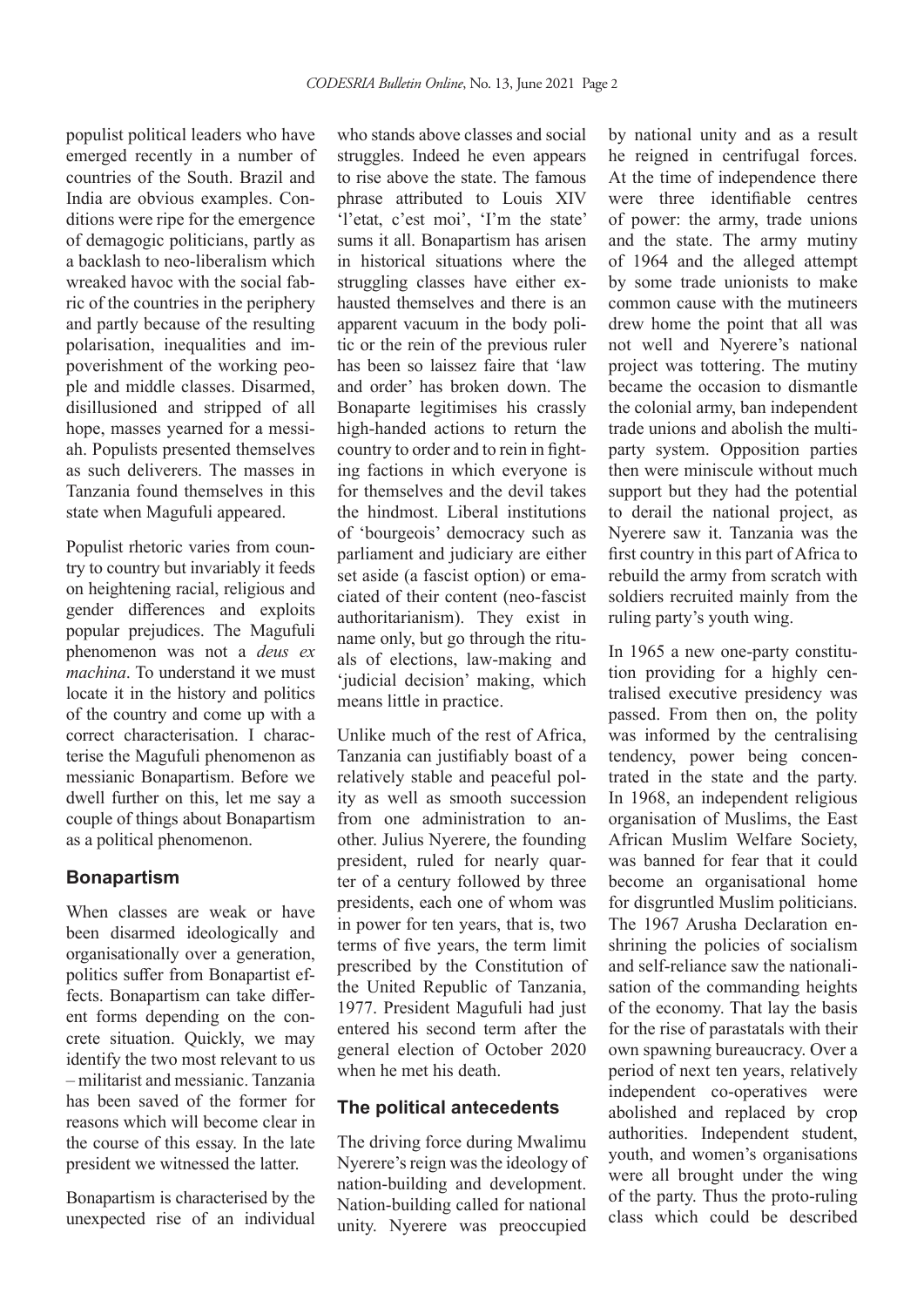as a bureaucratic bourgeoisie or state bourgeoisie established its ideological and organisational hegemony. By the time Nyerere stepped down in 1985, Tanzania had one of the most formidable state-party machines and it was highly bureaucratised.

Four important features of the party-state during Nyerere's time must be highlighted. One, the Chama Cha Mapinduzi (CCM) party *did* function. Its organs had foundations at grassroots level in villages and streets. The party operated through its various organs such as party branches, ten-cell organs and similar organs, at district, regional and national level. At the top was the Central Committee and the all-powerful National Executive Committee (NEC). These organs met regularly and transmitted their resolutions and proceedings to higher levels. Two, the army was integrated in the party structure. It constituted a region which sent delegates to the NEC and the Congress, just as other regions did. Three, the party had a clearly spelt out philosophy and ideology which became the basis for developing its programmes and manifestos. Consequently, there was an ideology and a structure around which members could rally and participate in decision-making. Fourthly, as a result of these factors, political factions with a clear ideology and politics could not easily crystallise in or outside the party. If factions did emerge, they were temporary and issue-oriented. It was difficult for them to have medium- or longterm political ambitions. The only group which did function as a faction and began to flex its muscles in the last five years of Nyerere's rule was from Zanzibar. The succession saga within the party following Nyerere's announcement that he was stepping down was actually led by Zanzibaris to which a few mainlanders aligned. To Nyerere's surprise, the Zanzibari CCM faction proved to be so formidable that it managed to overturn Nyerere's preferred choice to succeed him.

In sum, although state structures of checks and balances were compromised during Nyerere's time, the party did act as a check on top leaders providing a platform for relatively free discussions and debates within the party. Throughout this period, the independence of the judiciary was respected even though the judiciary could not play a very active role because, one, the constitution did not have a bill of rights against which the performance and accountability of the state organs and officials could be measured and, two, the law tended to be very widely worded, giving the bureaucracy unfettered discretion. These powers were often abused but grievous abuses were relatively rare and, if and when discovered, legal action was taken against the perpetrators. While Nyerere's regime could arguably be described as authoritarian it certainly could not be labelled fascist in any sense of the word. When some overzealous youth wingers once described Nyerere as a 'fascist', Nyerere is said to have quipped: 'What would they say if they saw a real one!'

The next ten years under President Ali Hassan Mwinyi saw the first, albeit hesitant, steps on the road to neo-liberalisation. It was during Mwinyi's term that the leadership code which prevented state and party leaders from using their political office to accumulate personal wealth was lifted. There were also signs of factional struggles within the party but interestingly it was once again the coherent Zanzibar faction which mainlander CCM leaders with presidential ambitions had to attach themselves. Nonetheless it was on Zanzibar issues – Zanzibar's membership of the Organisation of Islamic Conference on its own and Parliament adopting a resolution to form a Tanganyika Government thus changing the union structure from two to three governments – that matters came to a head. Nyerere was still around. He managed to salvage the boat. The boat rocked but did not sink.

The next president, Benjamin Mkapa, was the first to be elected in a multi-party election, scoring a majority vote of only 62 per cent, demonstrating that the electorate was getting exhausted with CCM's scandals and over-bearing bureaucracy. Mkapa, who served as president from 1995 to 2005, can easily be described as the father of neo-liberalism in Tanzania. He privatised national assets, including the national state bank, and steamrolled through Parliament the mining law, opening up that important sector to rapacious foreign investment. However, he took a leaf from Nyerere's book by adhering to party protocols and ensuring that the party organs met regularly and that there was a semblance of debate in the top party organs. During his term the judiciary became more active as a bill of rights had been inserted in the constitution in 1984.

By the end of Mkapa rule, Tanzania was a full-blown neo-liberal state. The hardest-hit victims of neoliberalisation, as elsewhere, were the working people, in both urban and rural areas. As cost-sharing in education and health took hold and various subsidies were removed, the component of social wage from the livelihoods of working people disappeared, exposing them to the full rigour of the so-called free market. Even lower middle classes suffered. If Tanzania was spared of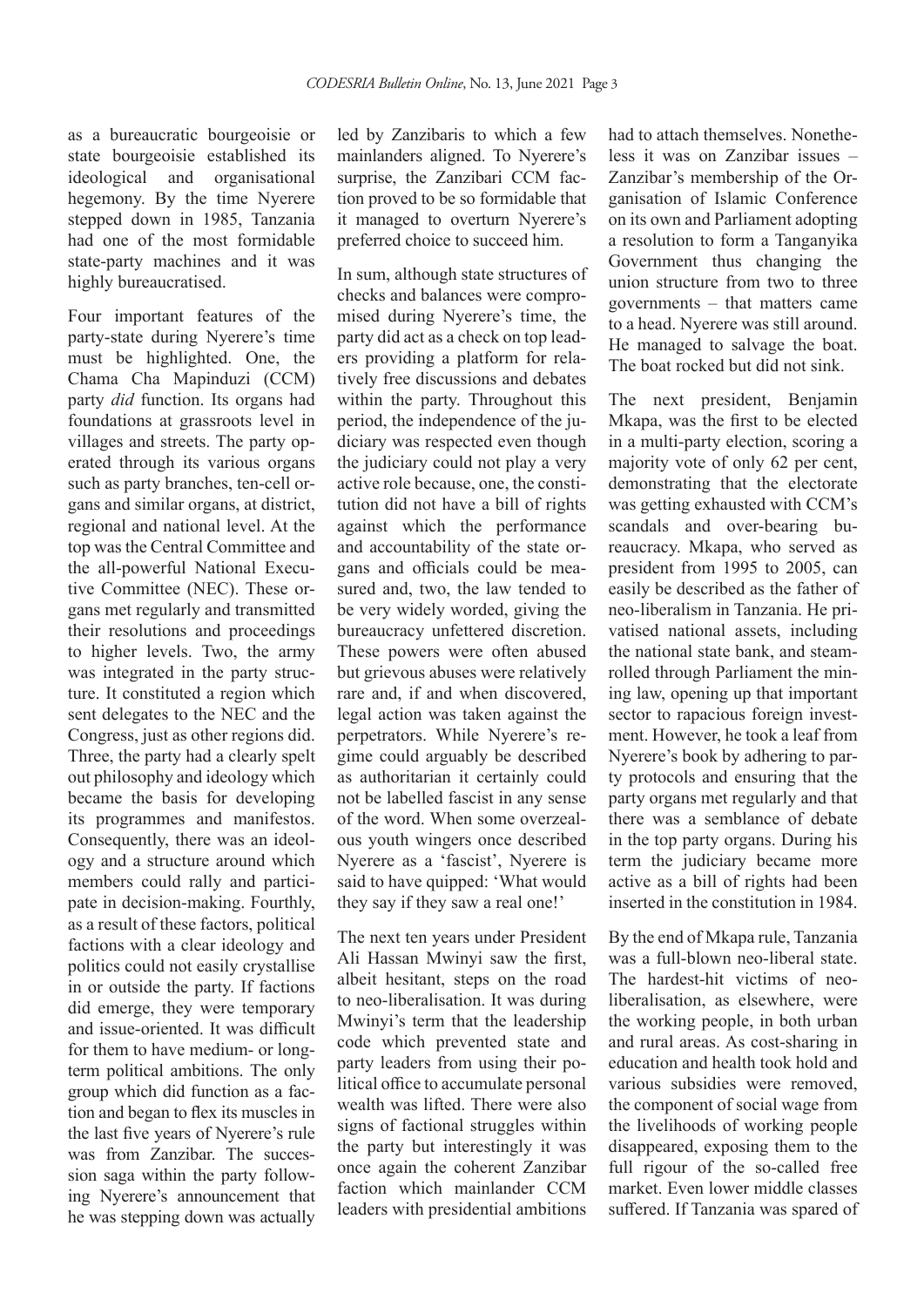bread riots, it was because of the lingering ideological and organisational hegemony of the state-party over the working people.

Finding a successor to Mkapa proved to be contentious. Jakaya Kikwete and his friend Edward Lowassa, the party's two leading cadres, had built a strong base in the party's youth wing. They had waited in the wings to bid for the presidency at the opportune time. Through fair and foul means, aided by some manipulation of party rules by the then party chairman Mkapa, the Kikwete-Lowassa duo managed to keep out another strong contender, Salim Ahmed Salim. Kikwete got the party's nomination, subsequently winning the presidency with a handsome majority. He lost no time in making his friend Lowassa his Prime Minister and one of their businessman friends – who was widely believed to play king maker behind the scenes – treasurer of the party. Eventually, the two friends fell out and Lowassa had to resign as Prime Minister. Be that as it may, the party had become fractionalised and mired in factional struggles. With no coherent ideology like the Arusha Declaration, the factions were not held together by any ideology or political programme but by sheer ambition to power and through power the ability to access the state largesse.

The ten years of Kikwete rule were one of the most laissez faire periods in the country's history. The neo-liberal chickens came home to roost. Scandals abounded, there was unchecked embezzlement of public funds, some politicians in collusion with businessmen went on an accumulation spree, corruption mounted. The party was sidelined. Kikwete did not have purchase on party meetings. The party and the government lost any sem-

blance of coherence. The checkand-balance machinery broke down. Policy making was erratic. Donors ruled the roost. To be sure, in this climate civil society elite and opposition parties enjoyed a measure of freedom which they had not experienced before but all that was at the expense of the masses who continued to sink deeper and deeper into poverty and hopelessness. The party lost credibility, so much so that when the time came for general elections it could not be sure of getting elected. Day by day, the opposition gained in popularity as it exposed the scandals and corruption of CCM politicians.

Within the party, the person believed to be the strongest contender for presidency was Edward Lowassa. He had both political and financial clout but no purchase on political probity. He had cleverly put in place his people in vital party organs. Succession to Kikwete was ridden with factional struggles, so much so that when finally Lowassa lost out on nomination in the Central Committee, his faction in the Committee came out openly questioning the Central Committee's decision.

As we have seen, the ruling party and its leaders had been so much maligned and marred by allegations of corruption that it had to nominate for the presidency a person who was not identifiable with the party and its heavy weights, a relatively clean person. That person was John Magufuli, until then a non-entity. In the elections, Magufuli got the lowest vote ever (58 per cent). Lowassa, having moved to the opposition, scored nearly 40 per cent. The opposition also won a significant number of seats in Parliament. As we shall see, Magufuli never forgave the opposition for their relative success.

## **The rise of a messianic Bonaparte**

Thus were created almost textbook conditions for the rise of a Bonaparte, in this case, a messianic Bonaparte. By the time of the fifth president, the post-Nyerere presidents had abandoned the country's cementing ideology, the Arusha Declaration. What was left of it was smashed to smithereens by the onslaught of neo-liberalism. The ideological vacuum thus created was filled with narrow nationalism and religious dogmas including religious salutations at political meetings and rallies in what was constitutionally a secular state.

The messianic variant of civilian Bonapartism best describes the Magufuli phenomenon. Messianic Bonapartism rules by fiat of the leader. It legitimises its rule not only by material measures in the interest of the down-trodden or oppressed (called *wanyonge* in Tanzania) but also by metaphysical appeals. The late President Magufuli used both in good measure. One of the most significant collateral damages of messianism is that accountability of the top leader disappears while their subordinates become, if at all, accountable to one person at the top. Politics are submerged in the personality of the president. Patriotism is defined and measured by one's loyalty to the president. Any critique of the president is labelled unpatriotic or anti-national, the term widely used by Hindutva BJP (Bharatiya Janata Party) in India. Messianic Bonapartism shares some characteristics of the absolute monarchies of Europe. Absolute monarchs derived their legitimacy and authority from God, not from the people. And so-called good absolute monarchs were those who bestowed their largesse on their subjects. President Magufuli did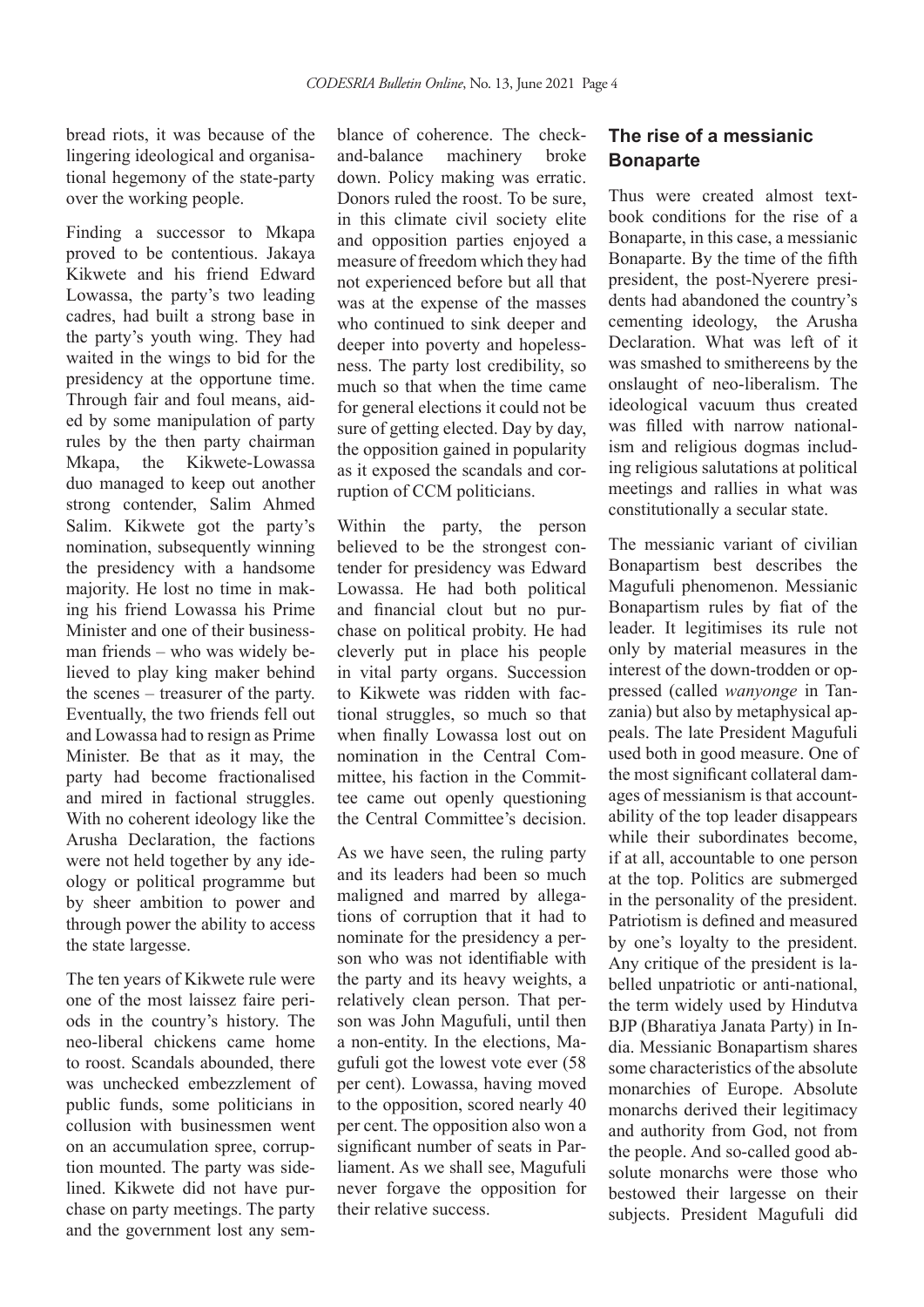not flinch in giving cash gifts to well-performing functionaries or leading an on-the-spot collection of funds for a complaining widow or a mama Ntilie. Such publicity stunts no doubt endeared the president to the masses, notwithstanding the fact that the impact of these acts was fleeting.

On many levels Magufuli scored a first in the political history of the country. He was the first president of the country since independence 50 years ago who was not a party veteran or a cadre. Unlike his predecessors, he was not brought up in the party. He was nowhere close to the first- or second-generation nationalists. In his ministerial portfolios under the third president, Mkapa, and later under the fourth president, Kikwete, he was better known for his close supervision of infrastructure projects than for his political acumen or ideological leanings. He got things done, which earned him the nickname 'bulldozer'. He was more of a supervisor than a leader. As a president, he never travelled outside the country except to nearby African countries. He did not attend a single United Nations General Assembly or an African Union Summit. He had little appreciation of international geo-politics. Although described as a Pan-Africanist after his death, he showed little understanding of the history or politics of Pan-Africanism. He saw regional organisations like the East African Community (EAC) or Southern African Development Community (SADC) as vehicles to enhance Tanzania's trade and economic benefits rather than as the political building blocks of Pan-Africanism. Although he rhetorically used the term ubeberu (imperialism), it is doubtful if he ever understood it as a system. He hardly ever talked about ubepari (capitalism) or for that matter ujamaa*,* socialism. His refrain and rhetoric was maendeleo (development), kutanguliza Mungu (putting God first) and uzalendo (patriotism). For him, 'development' was non-partisan; 'development' was above politics, above ideology and above all -isms.

He was the first president who was able, in five years, to accomplish major undertakings which his predecessors had failed to do over decades. He moved the capital to Dodoma, a project that had been conceived and planned by Nyerere. He embarked on a gigantic hydroelectric project across Stigler's Gorge. He initiated the building of the over-2000km-long Standard Gauge Railway (SGR) from Dar es Salaam to Mwanza and further west. He built many miles of tarmac roads across the country. He would invariably quote a string of statistics from memory of the length of roads built, the number of dispensaries, hospitals, schools and factories constructed under him. Whether these figures represented the whole truth on the ground, no one could tell, and those who could kept quiet for fear of contradicting the all-powerful and unpredictable leader. As a matter of fact, during Magufuli's time the Statistics Act of 2015 was amended to make it a crime punishable by a fine of ten million shillings or three years imprisonment or both 'to disseminate or otherwise communicate to the public any statistical information which is intended to invalidate. distort or discredit official statistics' (section 24B). A year later the amendment was repealed following pressure from local NGOs but not until the World Bank issued a statement showing its concern with the amendments and ending with a threat to withdraw its financial support to the strengthening of the national statistics system.<sup>1</sup>

While some of the mega-projects (like the SGR) undoubtedly made developmental sense, others were controversial given their possible medium- and long-term ecological effects. The Stigler's Gorge project and others (like buying eight airbuses and the Tanzanite bridge across the sea) could very well prove to be white elephants. While Magufuli lived, no one dared to challenge or contradict him. One consulting geologist from the University of Dar es Salaam who gave an adverse report on the feasibility of the Stigler's Gorge project was roundly condemned by the president in public before his peers for being unpatriotic.

He was the first president who made meaningful and far-reaching decisions like abolishing primary and secondary school fees, ordering the building of classrooms and buying of desks, extending health insurance coverage at a cheap premium to almost one-third of the population, issuing street vendors and kiosk-owners with identity cards at twenty thousand Tanzanian shillings which would legitimise their occupation and free them from constant harassment by city police and militia. A number of times he cancelled state celebrations like independence-day and redirected the money thus saved to infrastructural and health projects. These and other populist moves, some impactful and others inflated out of proportion, endeared him to *wanyonge* and earned him the title 'people's president', 'man of the people' and many other accolades generously bestowed on him by courtiers and praise-singers.

Magufuli's populist measures were not without contradictions. For instance, he barred pregnant school girls from education on the grounds of patriarchal morality which typi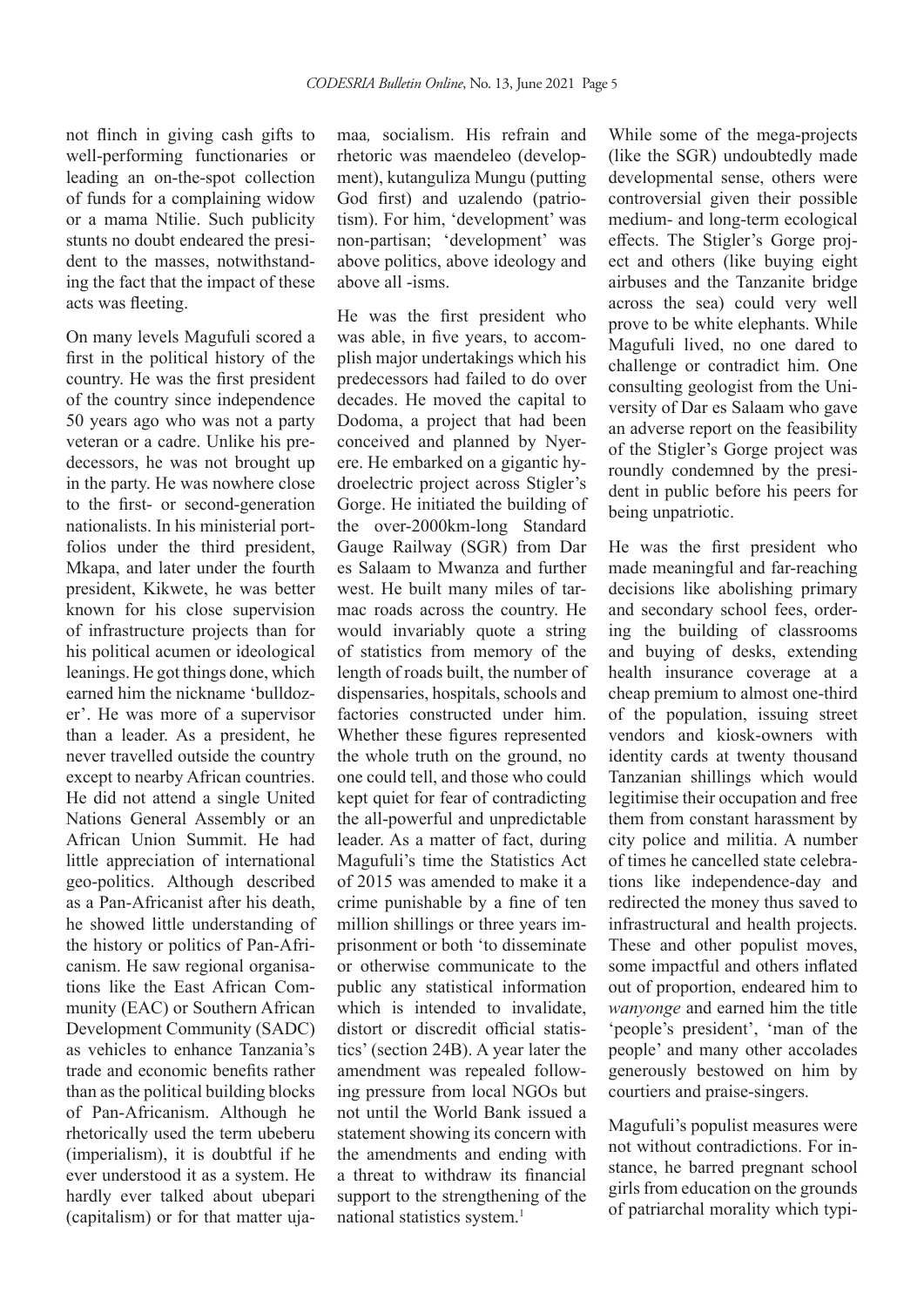cally blames the victim. Use of misogynistic language was legendary with him. He unabashedly made remarks on the skin colour and figures of young female functionaries in his government. Yet hardly any local gender lobby could dare call him out. While he made primary and secondary education 'free', the loan instalment payments by university graduates was doubled, leaving little from their salaries for their upkeep.

He had little respect for the constitution or law. He did not even pay lip service to the rule of law and breached law and the constitution at will. He fired and humiliated senior civil servants in public meetings contrary to public service regulations and without proper investigation of their alleged misdeeds. While this to some extent restored discipline in the civil service, it was a discipline born of fear resulting in his ministers and civil servants shying away from making decisions.

During President Magufuli's reign some of the most draconian pieces of legislation were passed, propelled by his compliant Attorney General. Public interest litigation (founded on article 26 of the country's Constitution), under which a number of constitutional petitions were filed challenging some laws and Magufuli's public appointments, was abolished. A few vocal lawyers conducting such cases were taken before the Advocates Committee for disciplinary action. One of them, who had appeared in a case in which the credentials of the Attorney General himself were questioned, was struck off the roll of advocates. At the time of writing her appeal is pending before the High Court.

The list of unbailable offences under the notorious Money Laundering Act was extended to cover even such offences as tax evasion and use of illegal fishing nets. The law was generously used by the prosecution to incarcerate critical journalists and commentators. A few such cases were sufficient to strike fear in the rest, including critical intellectuals and academics. Once famous as a site of critical debates and discussions, the University of Dar es Salaam became an intellectual desert with its faculty tight lipped in the face of momentous happenings outside the campus. To be fair, Magufuli could not be solely blamed for this as the trend had already set in in the previous decade. One of the major collateral damages of neo-liberalisation of the university and marketisation of its scholars was the emaciation of the critical intellectual content of university life. But that is a subject on its own and is best left for another day.

Under Magufuli's presidency, the executive branch of the government became predominant riding rough-shod over other branches. During his presidency, it would require a leap of imagination to believe that the country had separation of powers. Mundane state functions like swearing in ceremonies became grand functions at the state house with live TV coverage. Invariably, the Speaker of the National Assembly, the Chief Justice, commanders of the army and the police would be present seated in the front row with all their regalia. During such functions, which were essentially executive functions, the Speaker and Chief Justice would be invited to speak assuring the president of their loyalty and reiterating their admiration for him. His speech would come at the end. In a long-winded rambling monologue, he would harangue, humiliate and even reprimand his ministers and other public officials. The president would often give thinly veiled instructions to the head of the judiciary and the legislature. The speech would end with his oftrepeated refrain that he would not flinch from speaking the truth for those who tell the truth are the beloved of God.

Under President Magufuli's watch the country for the first time witnessed disappearances and kidnappings whose perpetrators remain unknown to this day. The perpetrators, we are told, were 'watu wasiojulikana' (unknown people). During his reign a wealthy businessman was mysteriously kidnapped and as mysteriously reappeared after 10 days. To this day it is not known what the motive was, who did it and what was the deal between the perpetrators and the victim's wealthy family that led to his release. The businessman incredibly claimed a year later that no ransom money had been paid (https://www.bbc.com/ news/world-africa-50235322). An outspoken, high-profile, if somewhat erratic, leader of the opposition party was shot at in broad day light by the occupants of a trailing land cruiser. Sixteen bullets were pumped into his body. Thankfully he survived, after dozens of surgeries performed on him in a foreign country, but the agony and the traumatic experience that he and his family and his admirers went through was inhuman and immeasurable. To date the perpetrators have not been arrested or sent before a court of law, nor does any one know if the police are continuing the investigation or if the file has been conveniently closed.

Soon after coming to power on a slim majority, by Tanzanian standards, of 58 per cent President Magufuli lost no time in coming down heavily on opposition parties. Political rallies were banned, oppo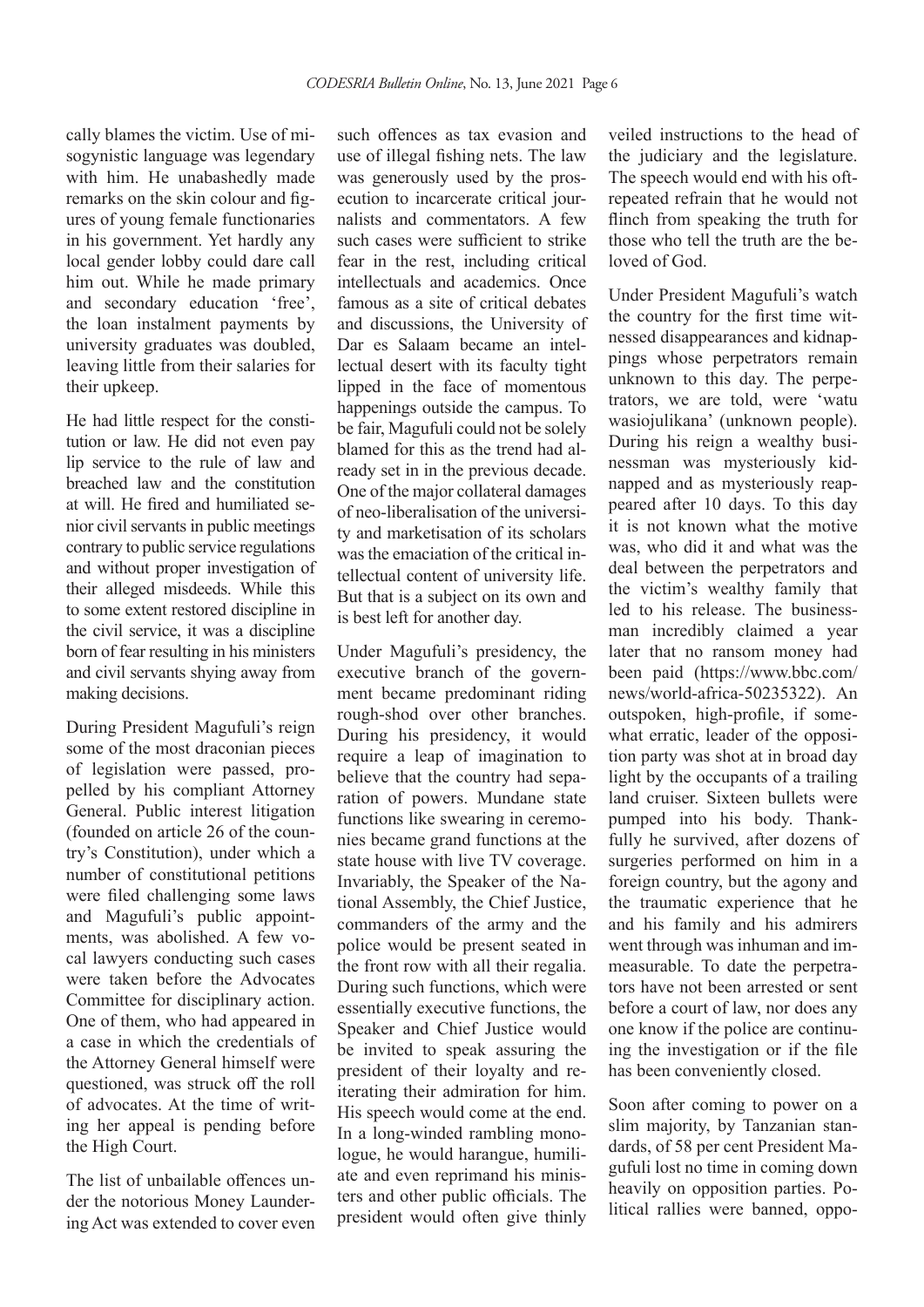sition leaders were harassed, and slapped with all kinds of charges which kept them in court or prisons most of the time. Civil society organisations and NGOs fared no better. Funded by foreign agencies, some of them dubious, and having no constituency or agenda of their own, NGOs were most vulnerable. Extreme controls were imposed on them. Some of them found their bank accounts closed while others were subjected to all kinds of demands from revenue authorities.

As might be expected, print and electronic media bore the brunt of repression. While public media joined the praise-singing choir, private media too fell in line to protect their businesses and profits. Fearing closure or being slapped with heavy fines by the regulatory agency (TCRA) for smallest of infractions (which were not unknown), the media avoided controversial stories and investigative reporting. A couple of critical newspapers and online TV channels were either banned or starved of advertisements. They went under.

Ironically while the mainstream media was undergoing censure, a mysterious media mini-tycoon emerged on the scene like a phoenix. He owned a couple of newspapers and TV Online (an Online TV channel). His newspapers defamed prominent people, even party stalwarts, without let or hindrance. He abused and poured verbal venom on Magufuli's critics and perceived opponents and enemies. He had no respect for professionalism or ethics. No disciplinary action has ever been taken against him either by regulatory bodies or media watchdogs.

Arguably the measure which was most important in making Magufuli known on the continent was his bold taking on of the multina-

tional gold company Barrick Gold. And he did it in his own spectacular fashion. He stopped containers full of mineral sand to be exported by Acacia, a subsidiary of Barrick, for smelting. He formed a local team of experts to investigate the mineral content of the sand. Simultaneously, the Tanzania Revenue Authority slapped on it a huge bill of unpaid taxes amounting to USD190 billion. As expected, the expert team found that the sand contained a variety of minerals costing billions of shillings. The long and short of the story is that Barrick Gold had to send its chief executives to Tanzania to negotiate with the government, bypassing the Acacia management. Eventually the parties struck a deal under which Barrick would pay USD300 million in settlement of the tax dispute and give Tanzania a 16 per cent stake in a new company, Twiga Minerals, which would operate Barrick's three mines. Meanwhile, the ban on export of mineral sand was lifted. Details and the small print of the agreement were never made public. It is not clear if the promises made have been fulfilled.

In the same vein, a progressive piece of legislation called Natural Wealth and Resources (Permanent Sovereignty) Act was passed in 2017. While the law recognises the sovereign ownership of the people of natural resources, they are legally vested in the president who holds the same in trust. Most of its provisions, including this one, are really hortatory in that they cannot be easily enforced in a court of law. Nonetheless, the law did send a strong message that at least in theory the Tanzanian government would not tolerate any exploitation of its natural resources which had no benefit to the people of Tanzania. One provision which forbade any international agreement from

providing for dispute settlement by outside bodies could be considered a great advance since most of these agreements invariably provide for international arbitration of disputes. Research has to be done to establish if this provision has been observed in practice. My hunch is that it has not.

The president also boldly moved against grand corruption. A number of high-profile, and hitherto untouchable, business people perceived to be corrupt were charged with unbailable offences. A few bought back their freedom through plea-bargaining; some are still rotting in jail. The former Vice-President of Acacia Deo Mwanyika was charged with money laundering for alleged tax evasion soon after retirement from the company. Eventually he bought his freedom by way of a plea-bargaining agreement coughing up millions of shillings. (indeed many others charged similarly had to agree to pay handsome sums of money to get back their freedom.) Ironically, he was nominated by Magufuli's party to stand for Parliament in the 2020 elections which he duly won. A well-known businessmen who had been charged under the money laundering law for allegedly avoiding taxes died in remand custody.

In the 2020 general election Magufuli won by a landslide, getting an unprecedented 84 per cent while the ruling party won all parliamentary seats except a couple. Opposition parties cried foul but theirs was a voice in the wilderness. For the first time since the general elections began in the country in 1965, no election petitions were filed. It was a telling comment on the 2020 General Elections under President Magufuli's watch. It was also a veiled pointer to the loss of people's trust in the impartiality of the judiciary.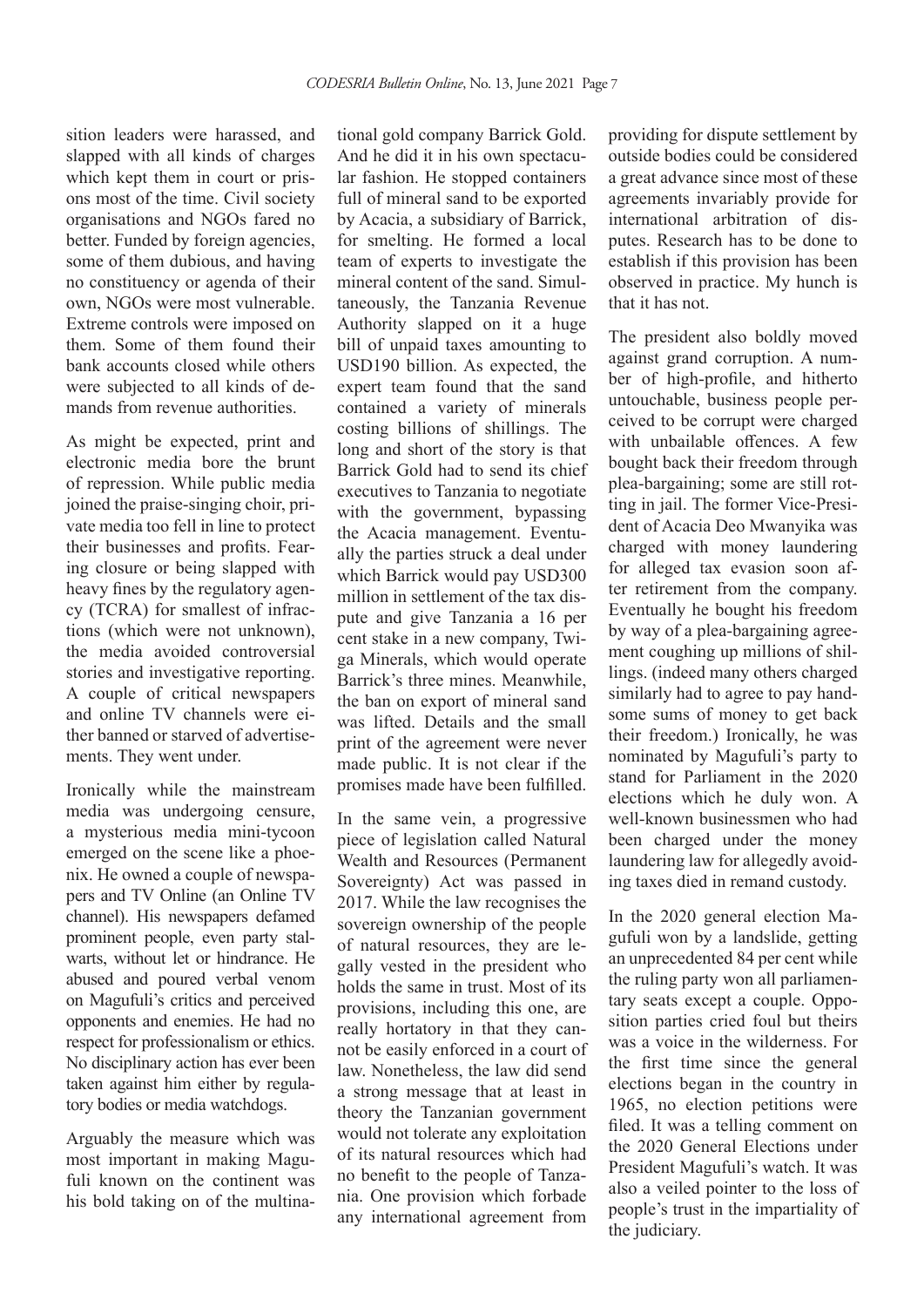Within two or so years of Magufuli's rule the civil and political space virtually disappeared. Selected disappearances, court cases against perceived opponents and closure or fining of media – both print and electronic – instilled fear, uncertainty and hopelessness even in outspoken academic critics. Magufuli shrewdly dangled carrots in front of academics by appointing a significant number of professors and PhDs to his cabinet and top public service positions thus denuding the university of its most senior faculty. The remaining joined the queue hoping to be picked up in the next round of presidential appointments.

The country had never before experienced such an intense perception of repression. Critics were subdued. Some leading opposition politicians were 'bought' off with political positions. Overnight they crossed the aisle becoming flag-waving members of the ruling party. Meanwhile, the populist rhetoric coupled with promises of beneficial material improvement for the wanyonge – free education, health insurance, relative discipline in delivery of public services and well-publicised action against notorious businesspeople for corruption, tax evasion, drug business etc – garnered support of the masses behind the president. The president's unrelenting industrialisation drive, albeit unplanned and incoherent, gave jobless youth the hope of employment. In the event, whatever new industrial plants were put up they made little dent on unemployment figures. In itself the idea of industrialisation had a lot to commend it but for it to make developmental sense it had to be coherent and consistent with a broad vision of building a nationally integrated economy in which industry and agriculture would be

mutually reinforcing. The president had no such vision and it is doubtful if he sought any advice or accepted it if given.

The president also became the chairman of the party, in terms of the convention established by the first phase government. Nyerere believed, not without reason, that the Tanzanian polity was not ready for the separation of the state president and the party chairman. The party was brought up and bred on centralisation of power. Under Magufuli's chairmanship, party organs like the Central Committee and NEC were slimmed down in terms of numbers and filled with loyalists. The old guard of the party was weeded out. Two former Secretary Generals of the party and the foreign minister in Kikwete's government with presidential ambitions were hounded, defamed and relentlessly humiliated in the media owned by the new kid on the block (see above). No action was taken against the mini media tycoon. Instead, the victims of his defamation campaign were subjected to disciplinary measures. One was reprimanded, another was suspended and put under watch while the former foreign minister was expelled. Eventually, all but the latter asked for forgiveness and were duly forgiven. A similar dose of medicine was administered on one of the very vocal cadres of CCM who had campaigned vigorously for Magufuli in the 2015 election. He was appointed minister for information in the Magufuli cabinet. He dared to cross swords with one of Magufuli's favourite regional commissioners which earned him a revocation of his appointment as a minister. When he tried to hold a press conference to explain his side of the story at a city hotel, he was confronted by a plain-clothes pistol-wielding person who forced

him back into his car. To this day no one has been held accountable for that roguish behaviour. Eventually he too asked for forgiveness and was duly forgiven.

The new chairman of the party appointed a young person from the University of Dar es Salaam with progressive credentials as Secretary General of the party. Another young person with no political or ideological credentials to speak of except vituperous outpourings became the ideology and publicity secretary of the party. None of them had an independent base either in the party or outside. They became the public image of the party in the shadow of the chairman to whom they were eternally beholden.

#### **The passing of the president**

The framers of 1977 Constitution (as amended) wisely provided for the contingency of the death of an incumbent president. In case of such eventuality the vice-president would take over for the remaining the term of the deceased president. This provision was not well known even to constitutional lawyers and had certainly not featured in public discussions on the constitution. This was so partly because there had never been such an occurrence but mainly because this provision was new, having been introduced in one of a spate of constitutional amendments following the introduction of multi-party in 1992. In the Eighth Constitutional Amendment, the framers borrowed the system of a running-mate from the United States. Together with this, the framers took over almost lock, stock and barrel the American provision on succession in case of the death of an incumbent president (25<sup>th</sup> Amendment to the US Constitution). Article 37(5) of the 1977 Constitution stipulated that in case of, among other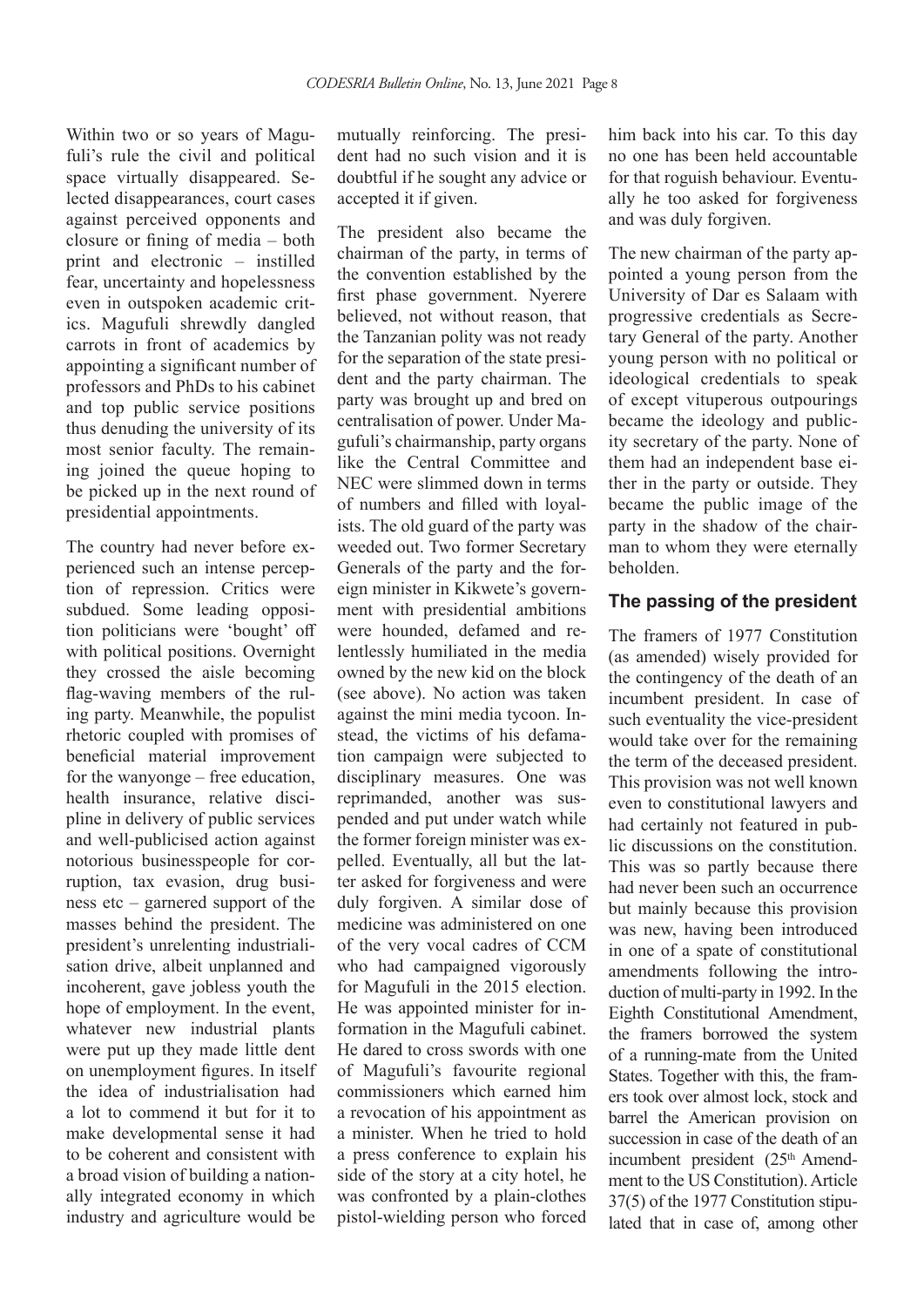things, the death of the incumbent, the vice-president should be sworn in to be the president.

After the announcement of the death of the president it took almost 60 hours before the vice-president was sworn in.<sup>2</sup> A few legal commentators opined that there was a lacuna (gap) in the constitution which did not provide the timeframe within which the vice-president had to be sworn in. One legal expert who has attained a kind of celebrity status for conducting public interest litigation even opined that it would be imprudent to swear in the succeeding president while the body of the late president had not yet been interred. One does not have to be a constitutional expert to read the constitution in context to conclude that the successor has to be sworn in immediately, that in fact there is no lacuna in the constitution. Under Tanzania's Constitution the president is the commander in chief of the armed forces with powers to declare war and make peace, with powers to declare state of emergency etc. The presidency therefore cannot remain vacant for any length of time. The practice in the US, from where article 37(5) of the Tanzanian Constitution was lifted, has been to swear in the vice-president to become president immediately on the confirmation of the death of the incumbent president. When John F. Kennedy was assassinated in 1963 in the city of Dallas, Lyndon B. Johnson, his vice-president, was sworn in within two hours on board Air Force One while it was still parked on the runway. In the event, to the relief of many, the constitution prevailed. It is not clear which superior force intervened in favour of the constitution. So far, the transition has gone smoothly.

#### **Glimpses into the future**

It is too early to say the direction that the new regime will take under president Samia Suluhu Hassan. To be sure, it is likely to be a little more liberal politically and economically and a little less heavy on invoking rhetorical invectives against western governments. In changing the symbolic salutation from religious to secular, the president will probably adhere to the secular tradition of the country. She is likely to open up to the outside world. The extent of opening up will determine whether her government draws in the laissez faire elements of the fourth phase government or remains within the parameters of national interest. All in all, the party and the government which she now heads is likely to continue on the path of neo-liberalism. Thus the stark choice in the immediate and medium-term future is not so much between nationalism and neo-liberalism but rather between rampant and regulated neo-liberalism.

Whether or not and how far the new president opens up the civil space will also determine how far the working people are able to organise themselves openly to defend their interests. There are disturbing signs that opportunist politicians, businessmen and IFIs (International Financial Institutions) are getting too close to the president. If they prevail, the neo-liberal path will consolidate itself. There is a fear among more conscious elements that some of the worst features of neo-liberalism – rampant pillage of natural resources, reaping of monopoly super profits at the expense of the working people, land grabbing resulting in eviction of small holders, further exacerbation of social inequalities and mass misery– may once again reappear with a

vengeance. In which case, whatever goodwill the president may have generated will quickly evaporate.

One major lesson to draw from the Magufuli phenomenon is that our polities in the periphery remain fragile and masses disorganised. Therefore our polities are vulnerable and amenable to the rise of narrow nationalists and populists on the one hand, and rampant neoliberals on the other. Under the circumstances, organisation-building remains foremost on the working peoples' agenda. The politics of class struggle have to transit from spontaneity to organisation just as committed left intellectuals have to transit from being public to organic intellectuals.

Ultimately the working people have to depend on themselves rather than wait for a messiah to deliver them. Hopefully the Magufuli phenomenon would have taught progressive African intellectuals to distinguish between rhetorical anti-imperialism and systemic understanding of the global capitalist-imperialist system; between populist demagogues and popular democrats; between mass political line and mass evangelism; and between a protracted struggle of the working people for liberation and emancipation from below and short-cut measures to development and promises of deliverance from above.

#### *Article received on 31st May 2021*

#### **Acknowledgements**

I am grateful to Natasha Shivji and Amil Shivji for their perceptive comments on the earlier drafts which have saved me, hopefully, from the pitfalls of writing on a subject still considered sensitive in the country. The ultimate responsibility for errors and misjudgements remains mine.